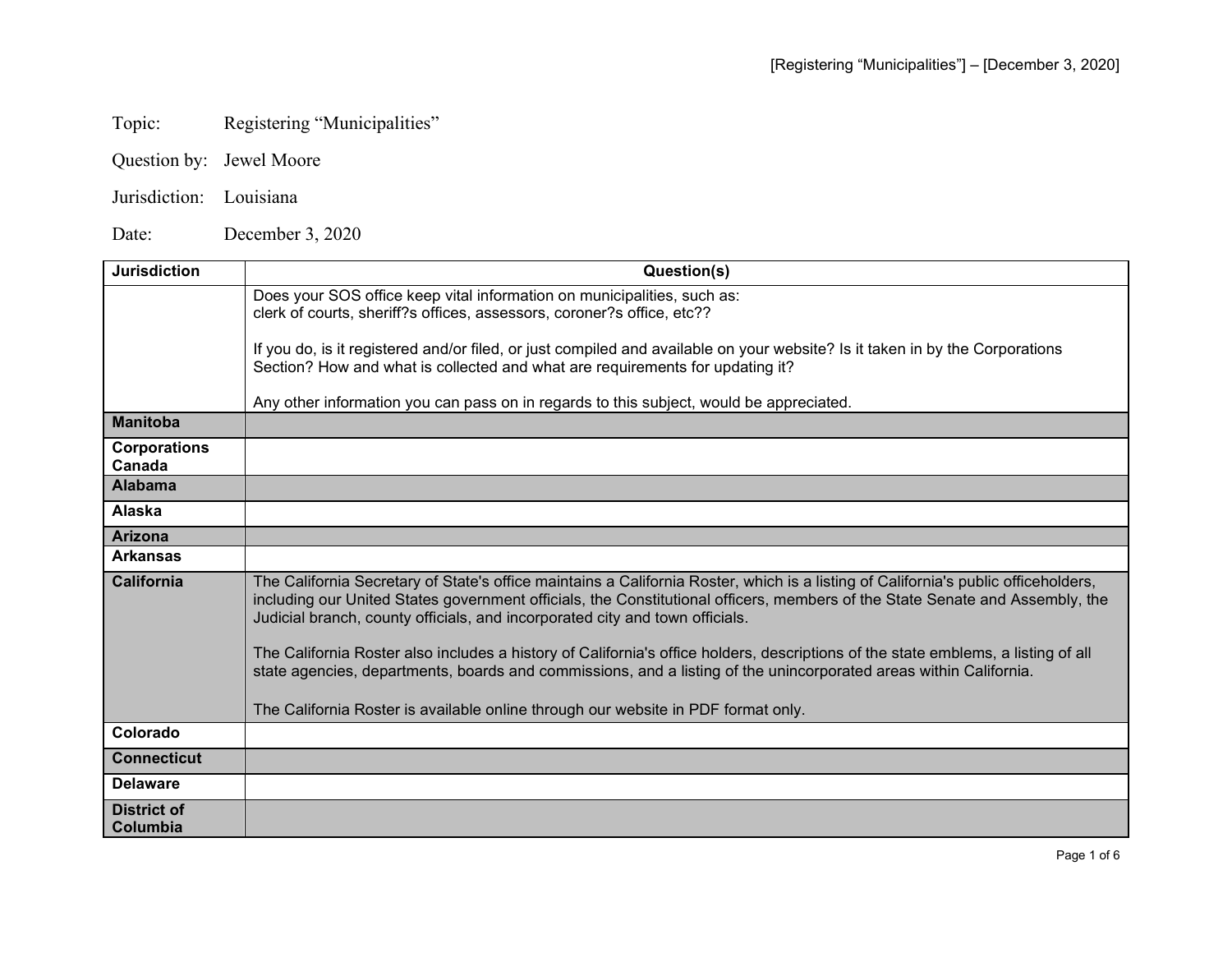| <b>Jurisdiction</b>  | Question(s)                                                                                                                                                                                                                                                                                                                                                         |
|----------------------|---------------------------------------------------------------------------------------------------------------------------------------------------------------------------------------------------------------------------------------------------------------------------------------------------------------------------------------------------------------------|
|                      | Does your SOS office keep vital information on municipalities, such as:<br>clerk of courts, sheriff?s offices, assessors, coroner?s office, etc??                                                                                                                                                                                                                   |
|                      | If you do, is it registered and/or filed, or just compiled and available on your website? Is it taken in by the Corporations<br>Section? How and what is collected and what are requirements for updating it?                                                                                                                                                       |
|                      | Any other information you can pass on in regards to this subject, would be appreciated.                                                                                                                                                                                                                                                                             |
| <b>Florida</b>       |                                                                                                                                                                                                                                                                                                                                                                     |
| Georgia              |                                                                                                                                                                                                                                                                                                                                                                     |
| <b>Hawaii</b>        |                                                                                                                                                                                                                                                                                                                                                                     |
| Idaho                |                                                                                                                                                                                                                                                                                                                                                                     |
| <b>Illinois</b>      |                                                                                                                                                                                                                                                                                                                                                                     |
| Indiana              | Our office does not keep any of this information in an official capacity. However, we do keep some of the information you<br>listed below in relation to processing authentications/apostilles. However, the information is not available the public. We keep<br>just enough information to validate signatures on documents that are presented for authentication. |
| lowa                 |                                                                                                                                                                                                                                                                                                                                                                     |
| <b>Kansas</b>        |                                                                                                                                                                                                                                                                                                                                                                     |
| Kentucky             |                                                                                                                                                                                                                                                                                                                                                                     |
| Louisiana            |                                                                                                                                                                                                                                                                                                                                                                     |
| <b>Maine</b>         |                                                                                                                                                                                                                                                                                                                                                                     |
| <b>Maryland</b>      | Maryland's Department of Assessments and Taxation (which maintains the state's business registry) does not collect any of<br>that information, but I believe a lot of it is collected and maintained by the State Archives Division.                                                                                                                                |
| <b>Massachusetts</b> |                                                                                                                                                                                                                                                                                                                                                                     |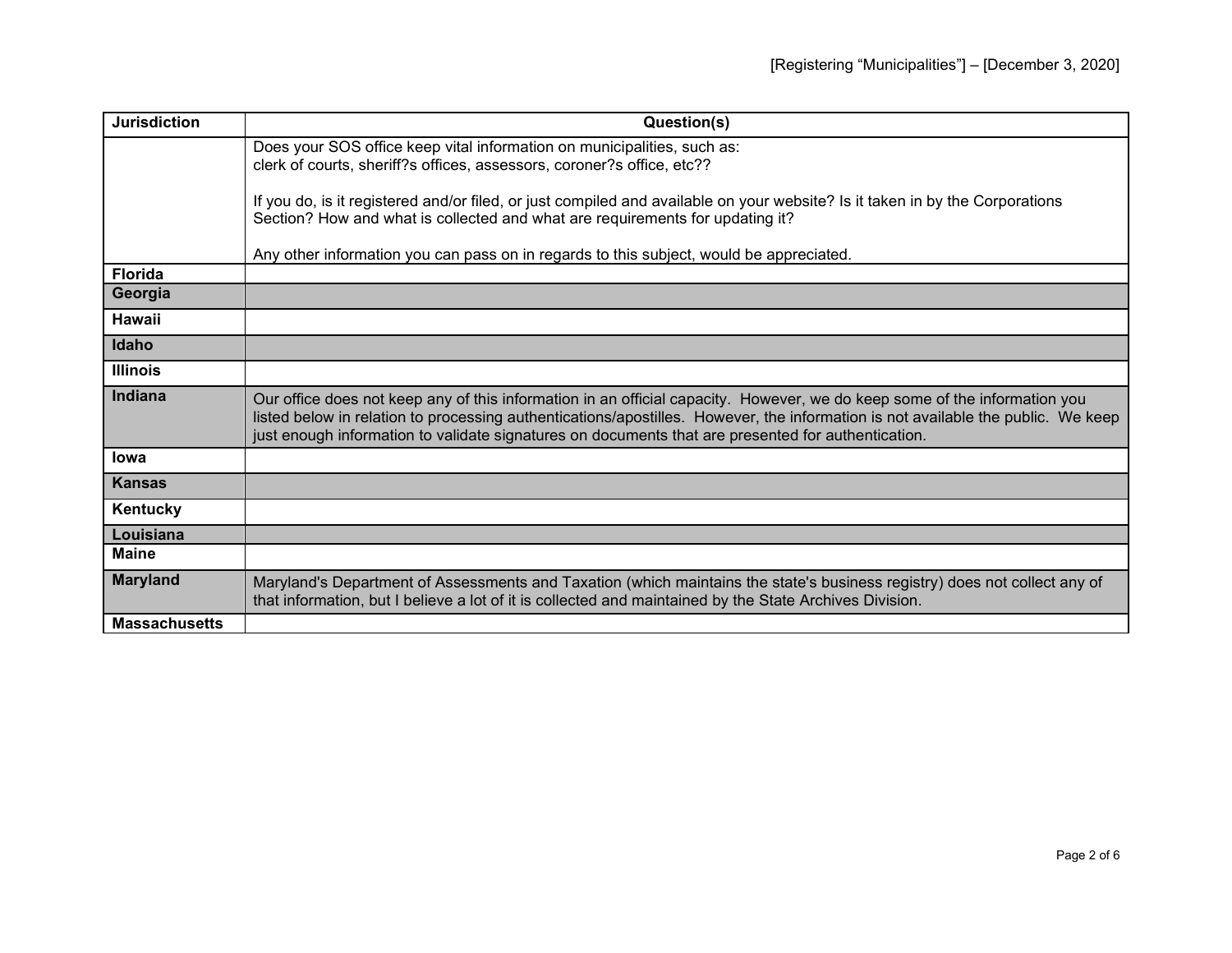| <b>Jurisdiction</b>  | Question(s)                                                                                                                                                                                         |
|----------------------|-----------------------------------------------------------------------------------------------------------------------------------------------------------------------------------------------------|
|                      | Does your SOS office keep vital information on municipalities, such as:                                                                                                                             |
|                      | clerk of courts, sheriff?s offices, assessors, coroner?s office, etc??                                                                                                                              |
|                      | If you do, is it registered and/or filed, or just compiled and available on your website? Is it taken in by the Corporations                                                                        |
|                      | Section? How and what is collected and what are requirements for updating it?                                                                                                                       |
|                      |                                                                                                                                                                                                     |
| <b>Michigan</b>      | Any other information you can pass on in regards to this subject, would be appreciated.                                                                                                             |
|                      | In Michigan, municipal corporations and units of local government are filed with the Secretary of State, Office of the Great<br>Seal, Official Repository. Further information is available at:     |
|                      | https://nam12.safelinks.protection.outlook.com/?url=https%3A%2F%2Fwww.michigan.gov%2Fsos%2F0%2C4670%2C7-127-                                                                                        |
|                      | 1633 95527 95531---                                                                                                                                                                                 |
|                      | %2C00.html&data=04%7C01%7Cpviverto%40azsos.gov%7Ca2740b508ff1496ac09308d897c65b23%7Cb4494a03f26d                                                                                                    |
|                      | 475dba4139871e763531%7C1%7C0%7C637426225490082328%7CUnknown%7CTWFpbGZsb3d8eyJWljoiMC4wLjAwMDA<br>iLCJQIjoiV2luMzIiLCJBTiI6lk1haWwiLCJXVCI6Mn0%3D%7C1000&sdata=c%2B41qZAksOhcjp%2FTEctR7DvOGfSHzc    |
|                      | eTsz5XMQuAiqg%3D&reserved=0 and                                                                                                                                                                     |
|                      | https://nam12.safelinks.protection.outlook.com/?url=https%3A%2F%2Fwww.michigan.gov%2Fsos%2F0%2C4670%2C7-127-                                                                                        |
|                      | 1633 95527 95531 95642---                                                                                                                                                                           |
|                      | %2C00.html&data=04%7C01%7Cpviverto%40azsos.gov%7Ca2740b508ff1496ac09308d897c65b23%7Cb4494a03f26d                                                                                                    |
|                      | 475dba4139871e763531%7C1%7C0%7C637426225490082328%7CUnknown%7CTWFpbGZsb3d8eyJWljoiMC4wLjAwMDA<br>iLCJQljoiV2luMzliLCJBTil6lk1haWwiLCJXVCl6Mn0%3D%7C1000&sdata=dljvENNjLZtXUdhh02ziluT31bQRcFmx0fELy |
|                      | sVwHRY%3D&reserved=0. Thus, these are not filed with the Corporations Division.                                                                                                                     |
| <b>Minnesota</b>     |                                                                                                                                                                                                     |
| <b>Mississippi</b>   |                                                                                                                                                                                                     |
| <b>Missouri</b>      |                                                                                                                                                                                                     |
| <b>Montana</b>       |                                                                                                                                                                                                     |
| <b>Nebraska</b>      |                                                                                                                                                                                                     |
| <b>Nevada</b>        |                                                                                                                                                                                                     |
| <b>New Hampshire</b> |                                                                                                                                                                                                     |
|                      |                                                                                                                                                                                                     |
| <b>New Jersey</b>    |                                                                                                                                                                                                     |
| <b>New Mexico</b>    |                                                                                                                                                                                                     |
| <b>New York</b>      |                                                                                                                                                                                                     |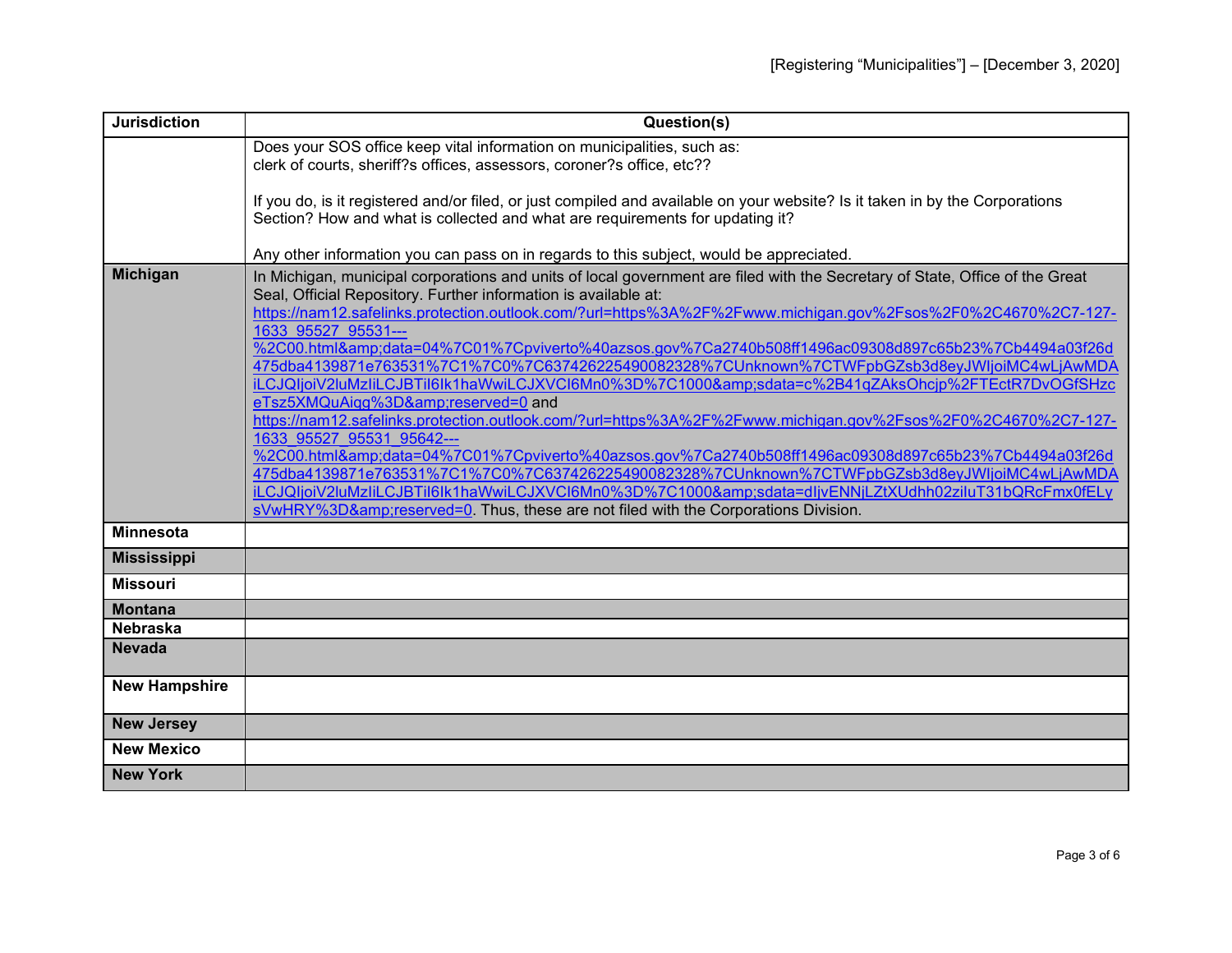| <b>Jurisdiction</b>   | Question(s)                                                                                                                                                                                                                                        |
|-----------------------|----------------------------------------------------------------------------------------------------------------------------------------------------------------------------------------------------------------------------------------------------|
|                       | Does your SOS office keep vital information on municipalities, such as:                                                                                                                                                                            |
|                       | clerk of courts, sheriff?s offices, assessors, coroner?s office, etc??                                                                                                                                                                             |
|                       | If you do, is it registered and/or filed, or just compiled and available on your website? Is it taken in by the Corporations                                                                                                                       |
|                       | Section? How and what is collected and what are requirements for updating it?                                                                                                                                                                      |
|                       | Any other information you can pass on in regards to this subject, would be appreciated.                                                                                                                                                            |
| <b>North Carolina</b> | The Publications Unit of the NC Secretary of State used to publish the NC Directory of State and Local Officials in paperback.                                                                                                                     |
|                       | It went to a digital platform, then was unfunded by the General Assembly in 2013-2014 or there abouts. Our last version is<br>still available online at                                                                                            |
|                       | https://nam12.safelinks.protection.outlook.com/?url=https%3A%2F%2Fwww.sosnc.gov%2Fdivisions%2Fpublications%2Fothe                                                                                                                                  |
|                       | r publications&data=04%7C01%7Cpviverto%40azsos.gov%7C794cf5705dac4c006e4f08d897cfc57d%7Cb4494a03f26d<br>475dba4139871e763531%7C1%7C0%7C637426265922160320%7CUnknown%7CTWFpbGZsb3d8eyJWljoiMC4wLjAwMDA                                              |
|                       | iLCJQIjoiV2luMzliLCJBTil6lk1haWwiLCJXVCl6Mn0%3D%7C1000&sdata=dWnbiFlMyQmMMEj22wSEbqBm2eZgJ10a9                                                                                                                                                     |
|                       | MPnTaNVQcc%3D&reserved=0.                                                                                                                                                                                                                          |
| <b>North Dakota</b>   |                                                                                                                                                                                                                                                    |
| Ohio                  |                                                                                                                                                                                                                                                    |
| <b>Oklahoma</b>       |                                                                                                                                                                                                                                                    |
| Oregon                |                                                                                                                                                                                                                                                    |
| Pennsylvania          | Short answer is generally no.                                                                                                                                                                                                                      |
|                       | In Pennsylvania, a municipality is a county, city, borough, incorporated town or township.<br>If the town is incorporated, we would have their articles of incorporation, but little else.                                                         |
|                       |                                                                                                                                                                                                                                                    |
|                       | What you describe (clerk of courts, sheriff?s offices, assessors, coroner?s office) are elected county rows offices in<br>Pennsylvania. The Department of State does keep the bonds and oaths of office of many of the elected county row officers |
|                       | and issues them commissions upon filing these things.                                                                                                                                                                                              |
|                       | But that?s about it.                                                                                                                                                                                                                               |
| <b>Rhode Island</b>   |                                                                                                                                                                                                                                                    |
| <b>South Carolina</b> |                                                                                                                                                                                                                                                    |
| <b>South Dakota</b>   |                                                                                                                                                                                                                                                    |
| <b>Tennessee</b>      |                                                                                                                                                                                                                                                    |
| <b>Texas</b>          |                                                                                                                                                                                                                                                    |
|                       |                                                                                                                                                                                                                                                    |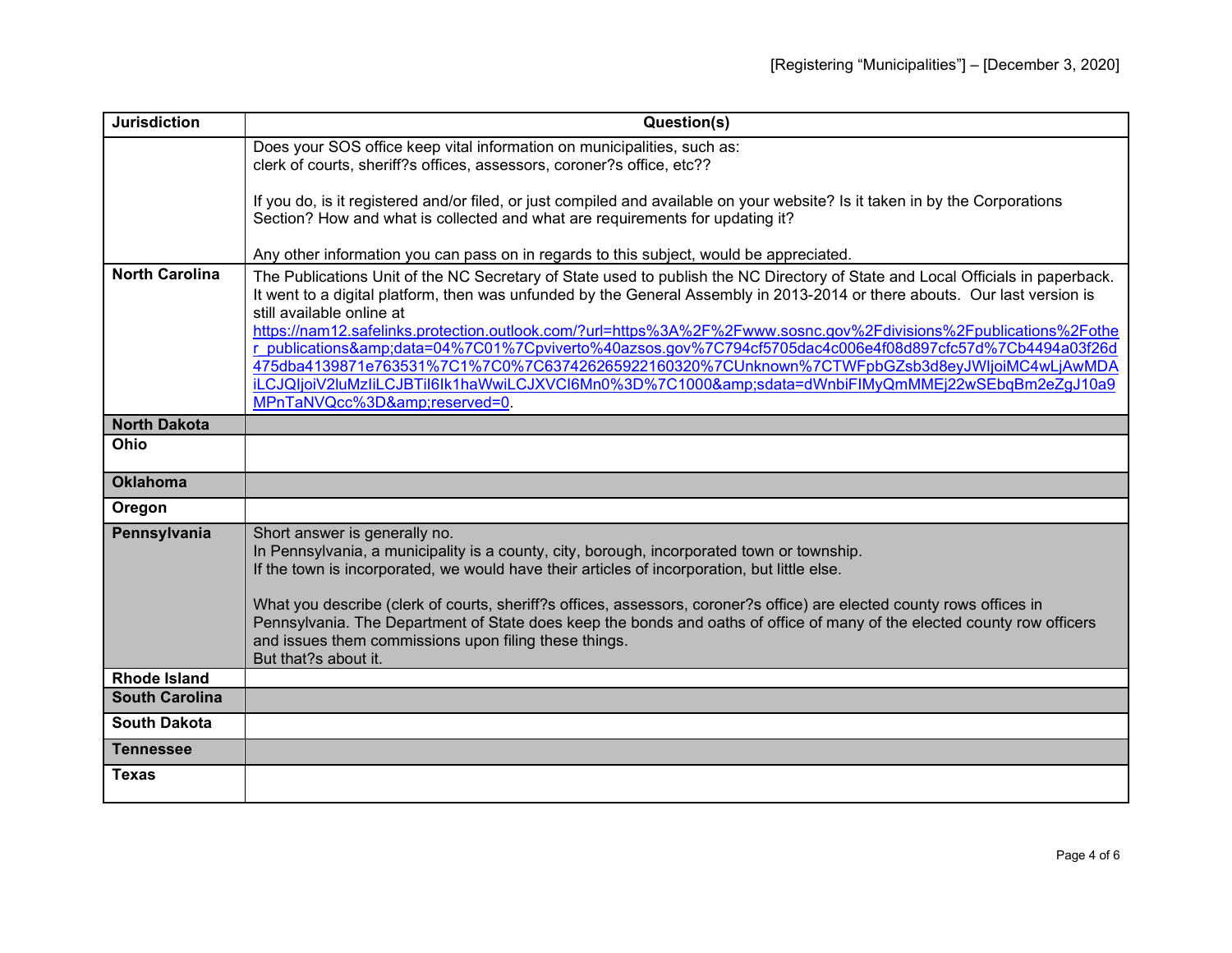| <b>Jurisdiction</b>  | Question(s)                                                                                                                                                                                                   |
|----------------------|---------------------------------------------------------------------------------------------------------------------------------------------------------------------------------------------------------------|
|                      | Does your SOS office keep vital information on municipalities, such as:                                                                                                                                       |
|                      | clerk of courts, sheriff?s offices, assessors, coroner?s office, etc??                                                                                                                                        |
|                      |                                                                                                                                                                                                               |
|                      | If you do, is it registered and/or filed, or just compiled and available on your website? Is it taken in by the Corporations<br>Section? How and what is collected and what are requirements for updating it? |
|                      |                                                                                                                                                                                                               |
|                      | Any other information you can pass on in regards to this subject, would be appreciated.                                                                                                                       |
| <b>Utah</b>          | The only information that the Utah Division of Corporations and Commercial Code maintains that is similar to your request is                                                                                  |
|                      | the Utah Governmental Immunity Act Database. It was established pursuant to Utah Code Ann.                                                                                                                    |
|                      | 63G-7-401                                                                                                                                                                                                     |
|                      | <https: ?url="https%3A%2F%2Fle.utah.gov%2Fxcode%2FTitle63G%2FChapter7%2&lt;br" nam12.safelinks.protection.outlook.com="">F63G-7-S401.html%3Fv%3DC63G-7-</https:>                                              |
|                      | S401 2019051420190514&data=04%7C01%7Cpviverto%40azsos.gov%7C234058e9b97344af5acc08d897e0daa9%7C                                                                                                               |
|                      | b4494a03f26d475dba4139871e763531%7C1%7C0%7C637426339301447271%7CUnknown%7CTWFpbGZsb3d8eyJWljoiM                                                                                                               |
|                      | C4wLjAwMDAiLCJQIjoiV2luMzliLCJBTil6lk1haWwiLCJXVCl6Mn0%3D%7C1000&sdata=QDR%2Bafv41nFysgzyK9lOu                                                                                                                |
|                      | WJKExcnFPeVU34jq%2BLpyjQ%3D&reserved=0>.                                                                                                                                                                      |
|                      | The database is maintained to provide contact information for governmental entities in order to deliver a notice of claim.                                                                                    |
|                      | Here's a link to the site:<br>https://nam12.safelinks.protection.outlook.com/?url=https%3A%2F%2Fcorporations.utah.gov%2Fgia%2Findex.html&dat                                                                  |
|                      | a=04%7C01%7Cpviverto%40azsos.gov%7C234058e9b97344af5acc08d897e0daa9%7Cb4494a03f26d475dba4139871e763                                                                                                           |
|                      | 531%7C1%7C0%7C637426339301447271%7CUnknown%7CTWFpbGZsb3d8eyJWljoiMC4wLjAwMDAiLCJQIjoiV2luMzliLC                                                                                                               |
|                      | JBTil6lk1haWwiLCJXVCl6Mn0%3D%7C1000&sdata=Kw13OJsyXXYgm0E9PgiWmhFcXZL%2F%2FgsFvMuQ3gM94a4                                                                                                                     |
|                      | %3D&reserved=0                                                                                                                                                                                                |
| <b>Vermont</b>       |                                                                                                                                                                                                               |
| Virginia             |                                                                                                                                                                                                               |
| Washington           | In WA State those are often kept/recorded with our Archives division, but not at the corporations and charities division.                                                                                     |
| <b>West Virginia</b> |                                                                                                                                                                                                               |
| Wisconsin            |                                                                                                                                                                                                               |
| Wyoming              |                                                                                                                                                                                                               |

**Additional comments:**

**Full text of email:**